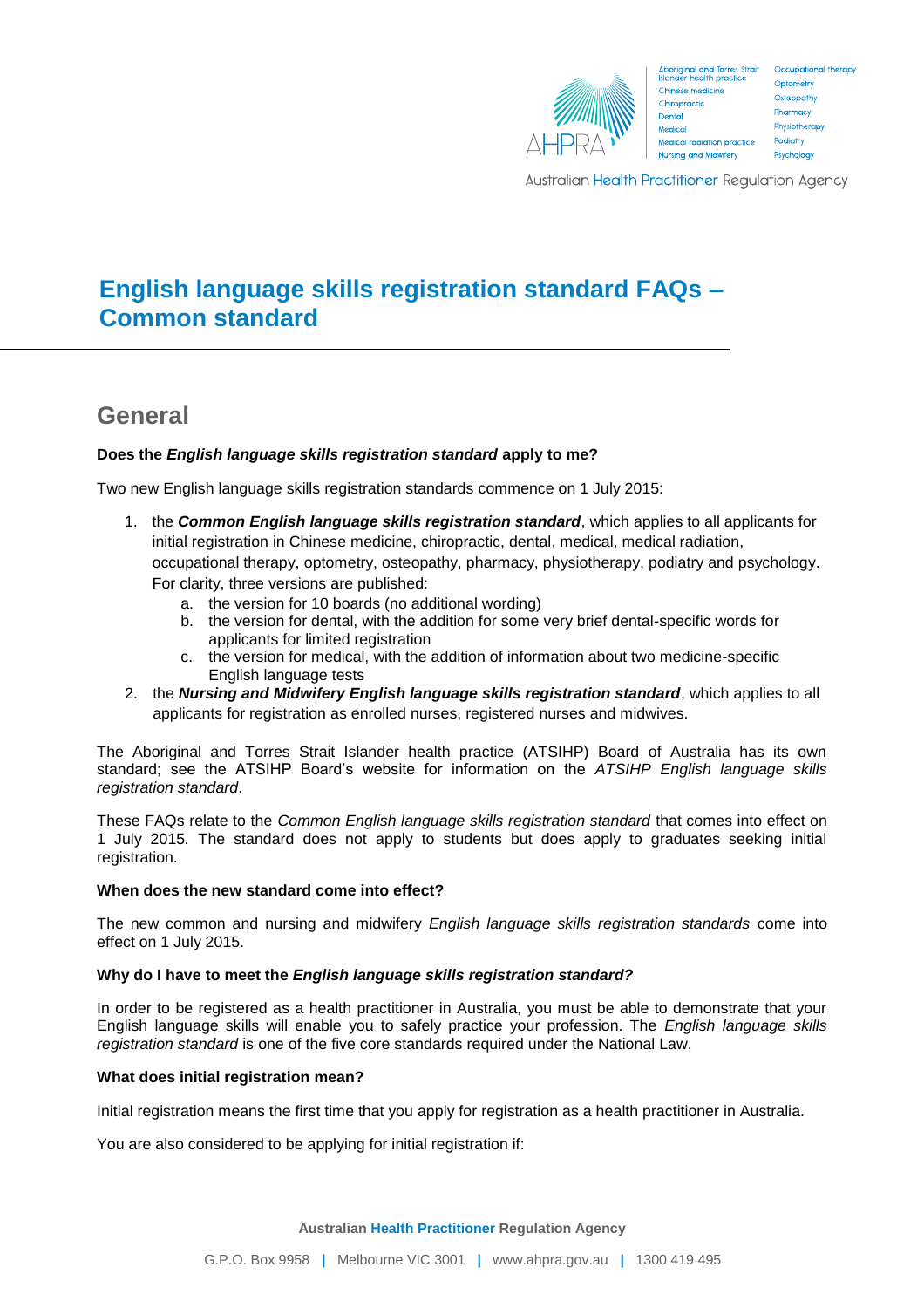- your registration has lapsed (or you are moving from non-practising registration to another registration type) and you have not used English as your primary language for more than five years, and you are now re-applying for registration, or
- you currently hold or previously held limited registration and were granted an exemption from the English language registration standard under specified circumstances, and you are now applying for another type of registration.

## **How can I demonstrate my English language competence?**

There are four pathways that you can use to demonstrate your English language competence. These are outlined in the *English Language skills registration standard*. The pathways are:

- 1. Primary language pathway
- 2. Combined secondary and tertiary education pathway
- 3. Extended education pathway, or
- 4. English language test pathway

Each pathway is outlined in the *English Language skills registration standard*.

A flow diagram to help you find the most appropriate pathway for you can be found on the English language skills page on the AHPRA website.

## **I grew up and studied in Australia – which pathway is appropriate for me?**

If you grew up and completed all of your education in Australia, the most appropriate pathway for you is the combined secondary and tertiary education pathway. This pathway requires that at least two years of your secondary education as well as the qualification you are relying on for registration were taught and assessed in English in a recognised country (such as Australia). Although you may meet the standard through other pathways, it will be easiest for you to satisfy the evidence requirements (see evidence guide on the English language skills page on the AHPRA website) through this pathway.

## **I grew up in Australia but I completed my qualification as a health practitioner overseas, not in a recognised country. Which pathway is appropriate for me?**

If your qualification was taught and assessed in English, and English is your primary language, the primary language pathway is the most appropriate for you.

This pathway requires that English is your primary language (that is, the language you use most frequently and are most familiar and comfortable with), that you completed all of your primary and secondary education in English in a recognised country (such as Australia) and that the qualification you are relying on for registration was taught and assessed in English. However, this qualification does not need to have been obtained in a recognised country.

If your qualification as a health practitioner was not taught and assessed in English, you will need to demonstrate that you meet the standard through the English language test pathway.

## **I did not go to secondary school in a recognised country but I have been studying for an extended period in a recognised country. Which pathway is most relevant for me?**

If you have completed at least six years (full-time equivalent) continuous education in English, including your relevant health qualification, in a recognised country, you meet the standard through the extended education pathway.

If your qualification as a health practitioner was not taught and assessed in English, you will need to demonstrate that you meet the standard through the English language test pathway.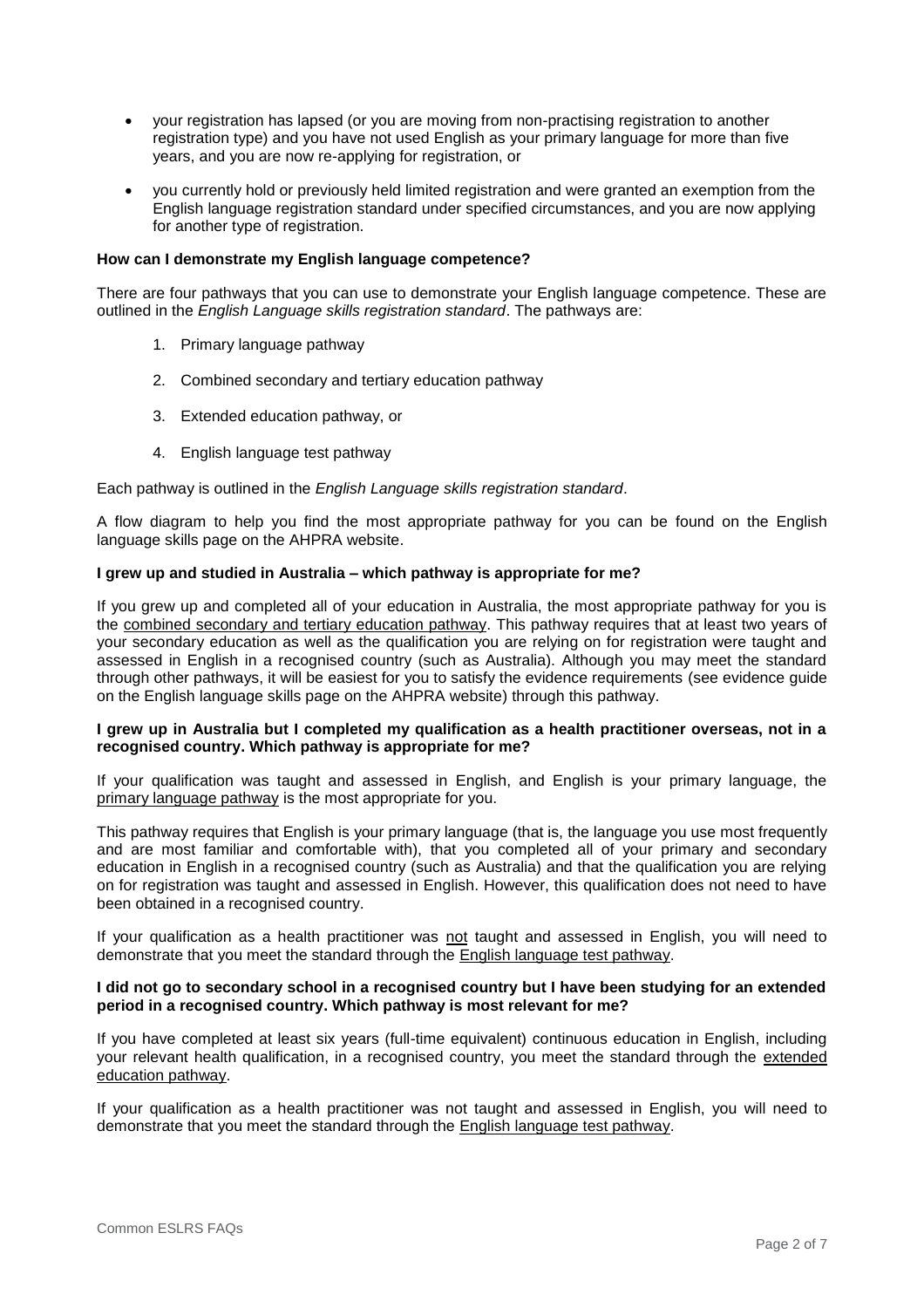## **Will the National Board or AHPRA check that I have maintained my English language skills once I am registered?**

The information you provide in your application for registration about your English language skills may be checked by AHPRA. However, it is up to you to ensure that you maintain your level of English language proficiency once you are registered, even if you frequently communicate with patients in a language other than English.

The National Boards and AHPRA may also reassess your English language skills if specific concerns arise, e.g. if a complaint is made about you.

## **What are the 'recognised countries' and why were they chosen?'**

The recognised countries are: Australia, United States, United Kingdom, Canada, New Zealand, the Republic of Ireland and South Africa. With the exception of South Africa and Australia, these countries are the same as the countries recognised by the Department of Immigration and Border Protection (DIBP) for the purpose of exempting visa applicants from having to sit a test to demonstrate English language competency.

This approach reflects similar approaches taken by state and territory health practitioner boards in Australia before the National Scheme commenced, as well as National Boards' experience since the National Scheme started. The recognised countries have health care delivery systems with significant similarities to Australia. In most of these countries, health care is almost always delivered in English.

South Africa is included in the list of 'recognised countries' in the standard, consistent with the approach taken by a number of Australian health practitioner regulators before the National Scheme started. In developing the current standard, National Boards consulted on whether South Africa should be removed from the list, bringing it into line with DIBP. After considering the available evidence, National Boards decided that South Africa should remain on the list of recognised countries for the time being.

#### **Are there any plans to add more countries to the list of 'recognised countries'?**

At this time there are no plans to add any new countries to the list of 'recognised countries'.

This issue was considered as part of the recent review of English language skills registration standards but no substantive evidence to support the addition of new countries was uncovered.

National Boards may reconsider this issue in future reviews of the standard if new evidence comes to light.

## **I have been granted a skilled migration visa. Why do I need to demonstrate that I meet the standard?**

The *English language skills registration standard* applies to all applicants for initial registration as a health practitioner in Australia. This means that all new applicants for registration must meet the standard, regardless of their language background or visa status.

The standard aligns closely with the Department of Immigration and Border Protection (DIBP) English language requirements for skilled migration visas. The four tests listed in the new standard – IELTS Academic, OET, TOEFL iBT and PTE Academic – are also used by DIBP to assess English language competence. If you sat one of these tests as part of your application for a skilled migration visa in the past two years and you achieved the results specified in the standard, you can use those results and do not need to sit another test.

Note that the Cambridge English: Advanced (CAE) test is accepted by DIBP but is not currently accepted by National Boards.

#### **Is the new** *English language skills registration standard* **easier or harder to meet than the old standard?**

The new *English language skills registration standard* has been developed to ensure that the high level of English language skill expected of registered health practitioners in Australia is maintained. However,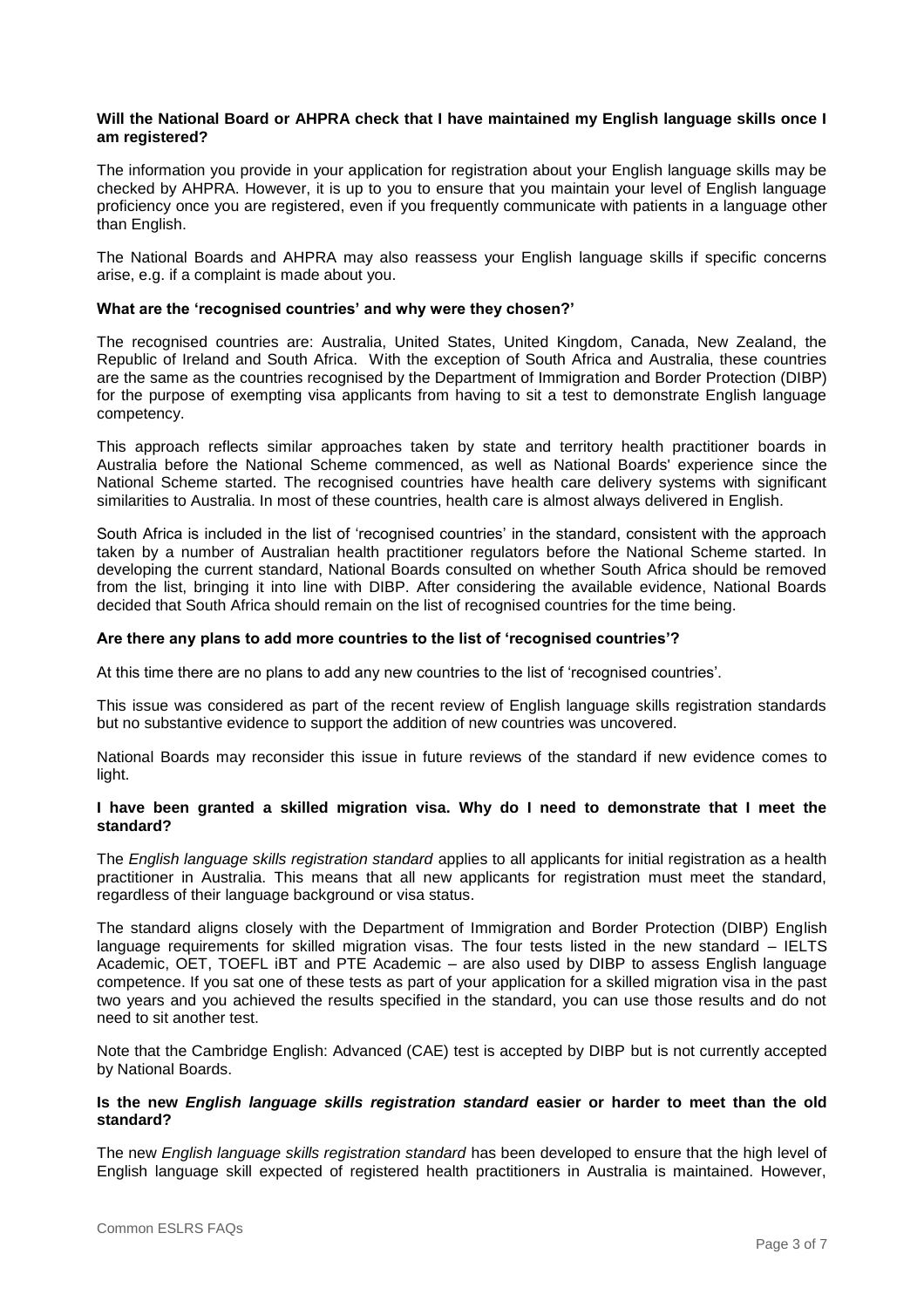additional pathways have been added to ensure that applicants who demonstrably meet the standard are not disadvantaged due to their particular circumstances. The new standard also includes two new English language tests, giving applicants greater choice in how they demonstrate that they meet the standard through the *English language test pathway*. Increasing the number of test sittings from which results can be counted in certain circumstances also provides reasonable flexibility for applicants, without altering the level of English language competence required in order to meet the standard.

## English language tests

## **Why are there so many English language tests and how do I decide which one I should sit?**

The tests used by the National Boards to determine English language competence are also used by the Department of Immigration and Border Protection (DIBP) to determine visa eligibility. The scores required to demonstrate English language competence for each test are specified in the standard. Each test is slightly different, however the scores required to meet the standard have been benchmarked so they are set at equivalent levels across all the tests. It is not easier to achieve the required scores on one test, compared with any of the others.

The IELTS, PTE Academic and TOEFL iBT test can be taken by applicants from any profession. Currently, the OET test is not applicable for chiropractic, osteopathy and psychology applicants for registration, as OET has not yet developed a specific test for these professions. For Chinese medicine, any of the existing OET tests will be accepted as evidence.

In choosing which test to sit, you will need to do your own research and decide on which test is the most suitable or convenient for you. Links to the tests are published on the English language skills page on the AHPRA website.

International medical graduates may also rely on their results of the NZREX clinical exam (NZ) or Professional and Linguistic Assessments Board (PLAB) test (UK). For further information, see FAQs medicine below.

## **Do I need to achieve the required test scores in one sitting?**

Ideally, you will be able to demonstrate that you meet the standard in one test sitting. However, National Boards will accept results from a maximum of **two test sittings in a six month period** so long as certain minimum scores are achieved in each sitting. These vary from test to test and are outlined in the standard. Note that this does not mean that you can only sit the test twice in the six month period; you may sit the test more than twice if you wish (although this is not recommended by the testing authorities). However, only the results from two sittings will be considered by National Boards.

## **Can I just re-sit one component of a test?**

No, you will need to re-sit the entire test and achieve the required result in the relevant component, and any other minimum scores as outlined in the standard.

If you do not achieve the required results, you will have to re-sit the entire test again. You may only count the results of two tests within a six month period.

## **I have a valid English language test result that demonstrates I meet the standard, however it is more than two years old. Do I need to sit another test?**

## Generally, yes.

However there are certain circumstances in which you may not have to sit another test. If, within twelve months of sitting the test, you started or continued employment as a registered health practitioner in one of the recognised countries where English was the primary language of practice; or you commenced or continued your enrolment in a Board approved program of study and you applied for registration within 12 months of completing that employment or study, you may not have to sit another test. Each application will be assessed to ensure that the employment or study undertaken satisfies the requirements specified in the standard.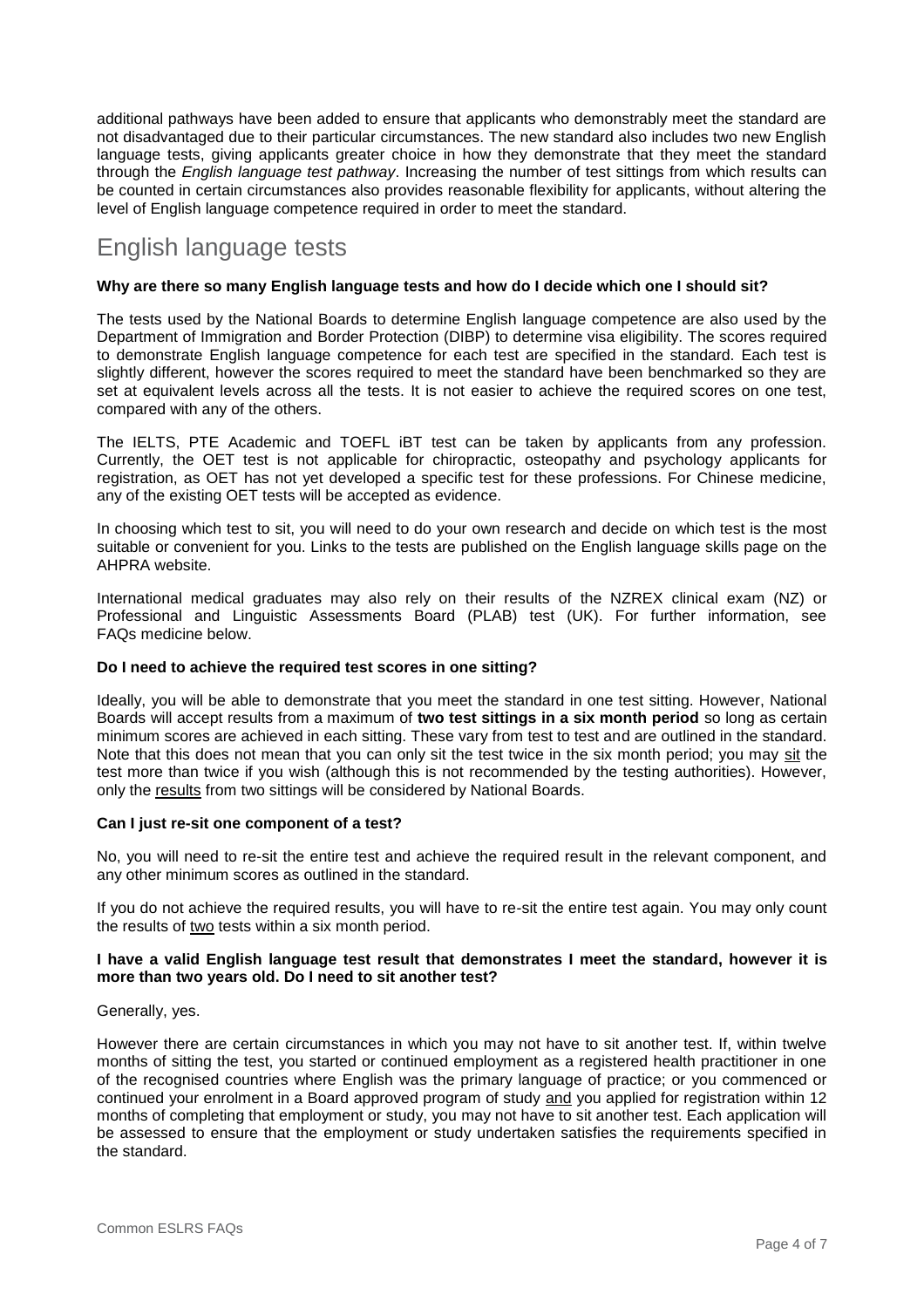For further information on the evidence you will need to verify your test result and your period of employment or study, please see the *English language skills registration standard evidence guide* published on the English language skills page on the AHPRA website.

## **Do I need to sit a language test every two years to remain registered?**

No. If you have demonstrated that you meet the standard through the *English language test pathway*, you do not need to sit another test as long as you remain registered.

## **I was previously told that I needed to achieve the required results in one test sitting, even though I had achieved the required results in all components in two test sittings. Do I meet the standard now?**

If the two tests were taken within a six month period, and the first test was taken less than two years ago, then it is possible that you now meet the standard. Your results will need to be assessed to ensure that they meet all the criteria for multiple test sittings specified in the standard. You should contact AHPRA to check the status of your application.

## Evidence requirements

## **What evidence do I need to provide about my secondary education in English?**

The evidence required to demonstrate secondary education taught and assessed in English in one of the seven recognised countries listed in the standard may vary, depending on where it occurred.

For detailed information about the evidence you need to provide, please see the *English language skills registration standard evidence guide* published on the English language skills page on the AHPRA website.

#### **What evidence do I need to provide about my tertiary studies in English?**

The evidence required to demonstrate tertiary education taught and assessed in English in one of the seven recognised countries listed in the standard may vary, depending on where it occurred.

For detailed information about the evidence you need to provide, please see the *English language skills registration standard evidence guide* published on the English language skills page on the AHPRA website.

### **What if I cannot submit the requested evidence of education in an English-speaking country, even though my first language is English?**

You should provide as much information as possible in the application form. AHPRA will consider whether the information you have provided is sufficient evidence of meeting the standard. If not, you may need to sit an English language test.

#### **What does 'full-time equivalent' mean?**

'Full-time equivalent' means:

- a course load that a student would need to take in order to complete a course in the minimum time (not including accelerated or fast-track courses). For example, a full-time load for a four year undergraduate degree would be the normal course load for a student who would expect to complete that degree in four years, or
- a combination of part-time courses, which together make up a full-time course load. For example, two part-time courses taken at the same time, each consisting of a 50% course load.

Course loads for particular programs of study are set by educational institutions.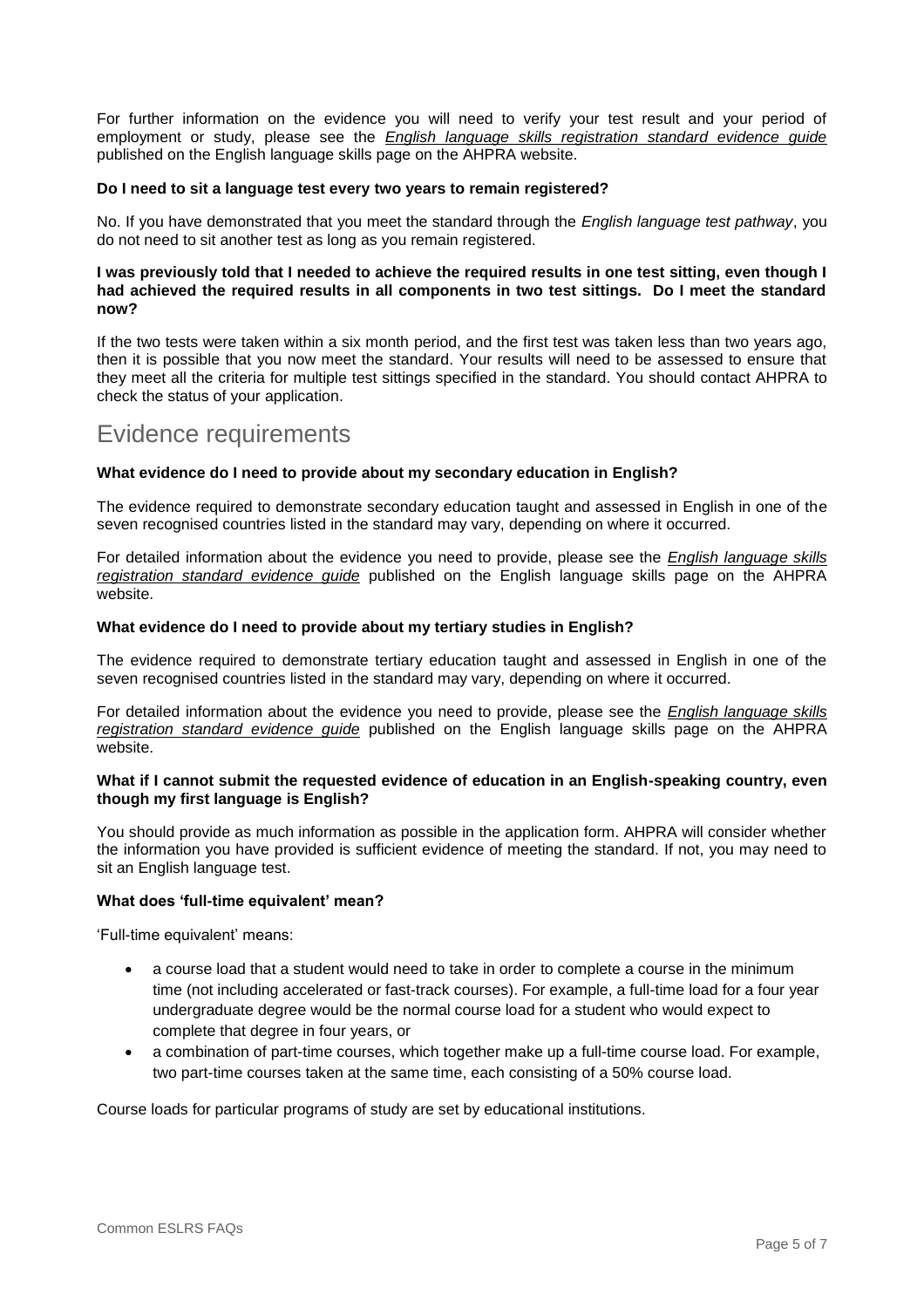## **Can I count studies that are more than full-time on the** *extended education pathway***?**

If your course load is greater than full-time, you cannot count the additional study towards the total number of years you are claiming. For example, if you are undertaking full-time study for a particular course, but are also studying another course part-time, you cannot claim the equivalent of 1.5 times the duration of study in English. That is, one year of full-time equivalent study is the maximum that you can claim in a single year, regardless of whether your subject load would normally be considered to be in excess of fulltime.

#### **Can I count part-time studies on the** *extended education pathway***?**

You can count part-time studies as long as your overall course load is full-time equivalent. For example, you may be studying one part-time course with a 40% course load and another part-time course with a 60% course load. Together, this would be considered a full-time equivalent course load.

## **Can I apply under the** *extended education pathway* **if my 6 years extended education was interrupted by 12 months or more of leave?**

Any period of leave within the 6 years extended education that is not an education institution's scheduled holiday, eg for overseas travel or maternity leave, means that the 6 years is not continuous as required by the English language skills registration standard. The best option in this situation is to use the English language test pathway, which is intended for applicants who cannot meet the other pathways in the standard and is not affected by gaps in education or employment.

## **Can I count vocational study on the** *extended education pathway***?**

Yes, as long as your overall course load is full-time equivalent and it meets the requirements in the definition for vocational education. Please see the *English language skills registration standard evidence guide* for the definition for vocational education.

## **I have completed a tertiary preparation English course before commencing my Board approved program of study. Can this be included as vocational education under the** *extended education pathway***?**

Yes, you may be able to include this course if it meets the requirements in the definition for vocational education. The length of time you may count towards the required number of years of study in English will depend on whether you studied full-time or part-time. If you studied part-time, you can only count this course if you were studying another course part-time (that also meets the requirements in the definition), such that your total hours of study in English would be considered 'full-time equivalent'.

## **I have completed an online university or TAFE course. Can this be included as vocational education under the** *extended education pathway***?**

Potentially. You can count online study provided that the course requires you to use English language speaking, writing, reading and listening skills. Courses that are delivered entirely online and do not require students to use all these English language skills to communicate are not acceptable. For vocational education, the course must also meet the requirements in the definition for vocational education. You may be required to provide further evidence about the program and delivery method.

## **I have completed a traineeship through a Registered Training Organisation in Australia. Can this be included as vocational education under the** *extended education pathway***?**

It is unlikely. Traineeships and apprenticeships generally involve full time work and on the job training by an employer, which is supplemented by some formal education with a Registered Training Organisation, whereas the extended education pathway considers a full time course of study that is formally assessed. For example, a Pharmacy intern training program will not be accepted as vocational education under the extended education pathway.